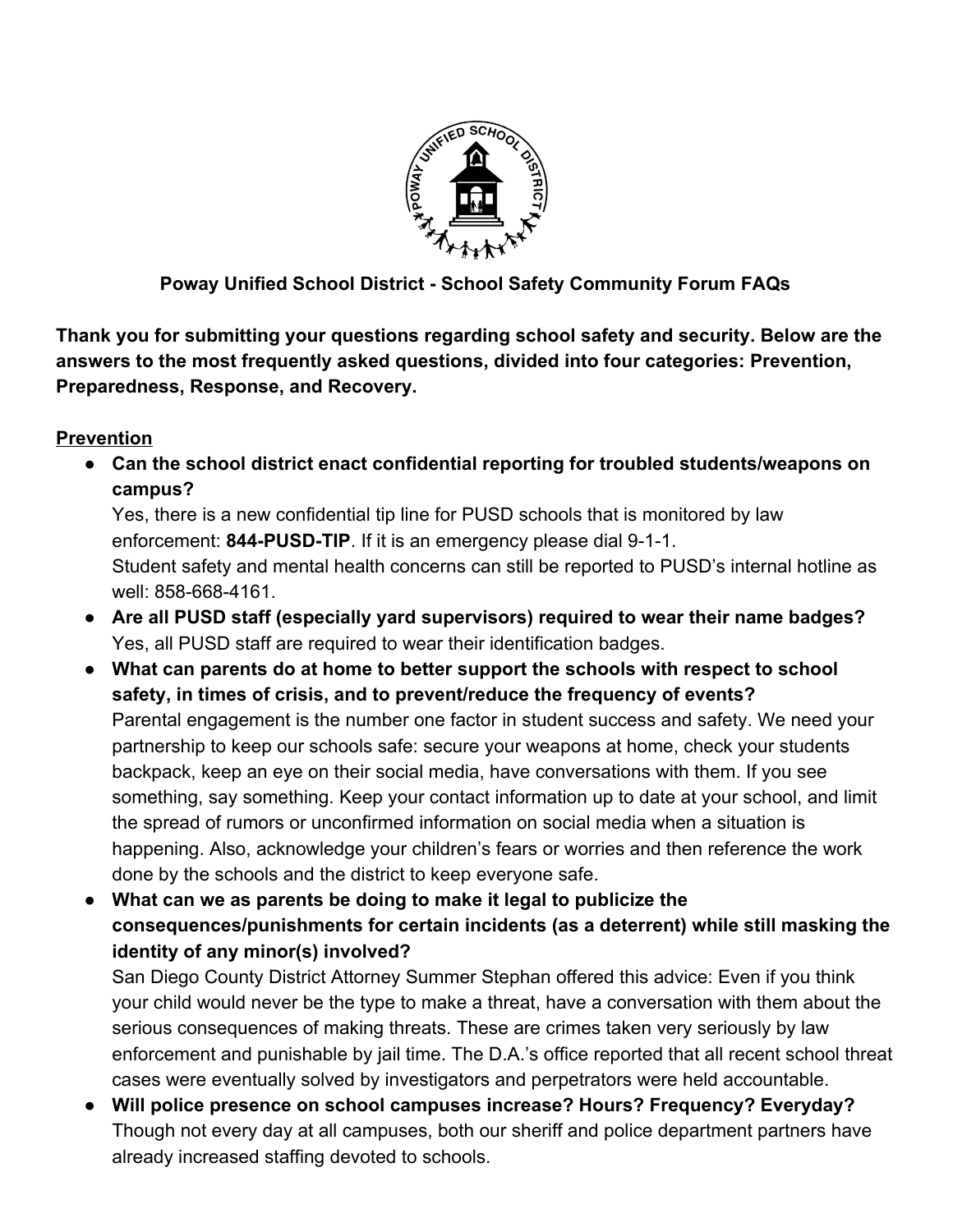# **● Will school staff be armed?**

No. Aside from law enforcement, both California Education Code and Penal Code prevent firearms on campus.

## **● Do school sites need metal detectors?**

This is not currently being considered. It is neither practical for the number of students we have at each school site, nor is it highly effective at preventing weapons from getting onto campus, according to law enforcement.

- **● Can schools check students backpacks?** Backpack searches are illegal to conduct without cause; randomly searching them is considered a violation of students' civil rights.
- **What safety precautions are in place at school sites? (e.g. entryways, classrooms, school gates, etc.)**

The tragedy at Sandy Hook Elementary directly led to numerous changes throughout our District. One of the first steps taken was to bring together a committee of first responders and District administrators, to review our current practices and discuss potential changes in protocols. Out of those meetings came the need to walk and complete a security assessment for each of our 39 campuses, which directly let to numerous changes throughout our district. These include:

- · The Installation of an automated Visitor Check in System at all sites
- · Campus gates closed and locked after school starts, and remain closed throughout the day
- · Darkening window film tint on windows without blinds
- · Classroom doors changed to lock from inside instead of outside
- · Panic bars installed on main ingress and egress gates
- · Fencing improvements on numerous campuses throughout the district
- **● What safety upgrades are provided for older campuses throughout the district that have unfenced classroom door access?**

In 2013, PUSD conducted the aforementioned facility security assessment, which included an audit of procedures and practices and recommendations of safety measures. Phase One was completed in 2014, which included fencing, gates, and locks. It is clear that a new security assessment audit needs to be conducted and we are currently addressing that.

- **● Is there money allocated in PUSD's budget for safety enhancements or improvements?** Yes, we have over \$5 million dollars set aside to address school safety needs across the District.
- **● Is it possible to leave the lights on later on high school campuses to help prevent crime?**

Yes, we have begun re-programming the lights to stay on longer at sites, but we also need to be mindful of city ordinances and our neighbors.

**● Can parents or the community donate money to schools to support and put in place additional safety measures (like lock blocks)?**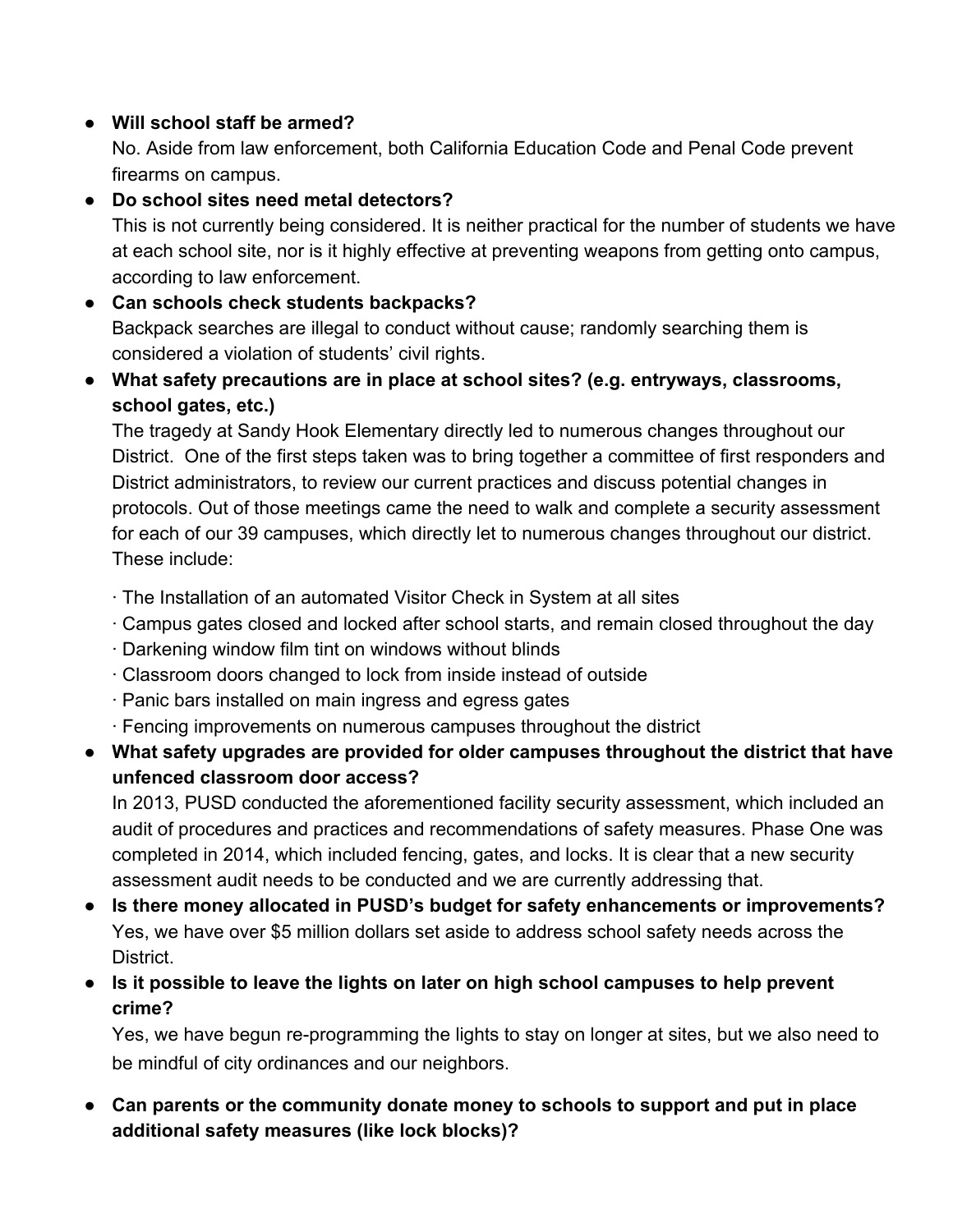Yes, we welcome that, you could either donate to the PUSD District Foundation or your site-based foundation to designate that money for security and safety, and then staff would work with the principal and school to make sure the equipment is aligned to District standards.

**● What is the protocol for visitors at school sites?** All visitors enter through the main office, sign in to Help Counter, receive a badge showing their picture and where on campus they are going. These badges are to be worn on the chest and clearly visible.

**● What steps do schools take to intervene with students who may be showing crisis signs and/or troubling behavior?**

Counselors and Student Services Specialists (at the High School level) work with the student to assess the degree of help or support needed. If appropriate, the school counselor will work with the student or family and student may be referred to the Caring Connections Center. Depending on the individual's situation a referral to outside agencies for parents may be advised to seek additional resource from outside agencies.

**● Should we be looking at morning procedures where gates are open and access to the school grounds is open to anyone?** Yes, the District is considering enforcing closed campus policies at morning drop off to make

our schools more secure.

● **Are Bridge/ESS entrances routinely monitored or locked? Can parents have a key fob or secure code to access?**

ESS/Bridge entrances are monitored. About half of our schools have an entrance from the parking lot area which goes directly into the ESS door. The other half of our schools have an entrance where parents/students go into the school gates and the ESS building is behind those school gates. With entrance to the ESS room, there is an adult monitoring the adults who come and go into the room through unlocked doors. After school, the school leaves the gates unlocked so that parents can pick up their children from ESS. We are currently trying out a pin pad entry at Valley Elementary where the ESS door is right off of the parking lot. With the pin pad entry, doors are locked and parents open the ESS door with a 4 digit code. If this product works well, we would like to expand usage to other schools that have this same door configuration. We are also working with our PUSD maintenance dept. right now on looking at a product where we could use a pin pad entry code to unlock a school gate for after school usage. We haven't solved this gate access issue yet but we are diligently looking for good options and products.

- **What programs that prevent bullying is the district looking to implement?** Currently we have Second Step; Social and Bullying Prevention Components, Character Counts, No Place For Hate, Community of Kindness, Stepping Up, Rachel's Challenge and several other programs. Please visit your student's school to see what the have on their campus.
- **Has the district looked into prevention programs (Sandy Hook Prevention Plan, Safe School Flagship - Southwestern High School in Shelbyville, Indiana)?** Yes, we have reviewed both of the above mentioned.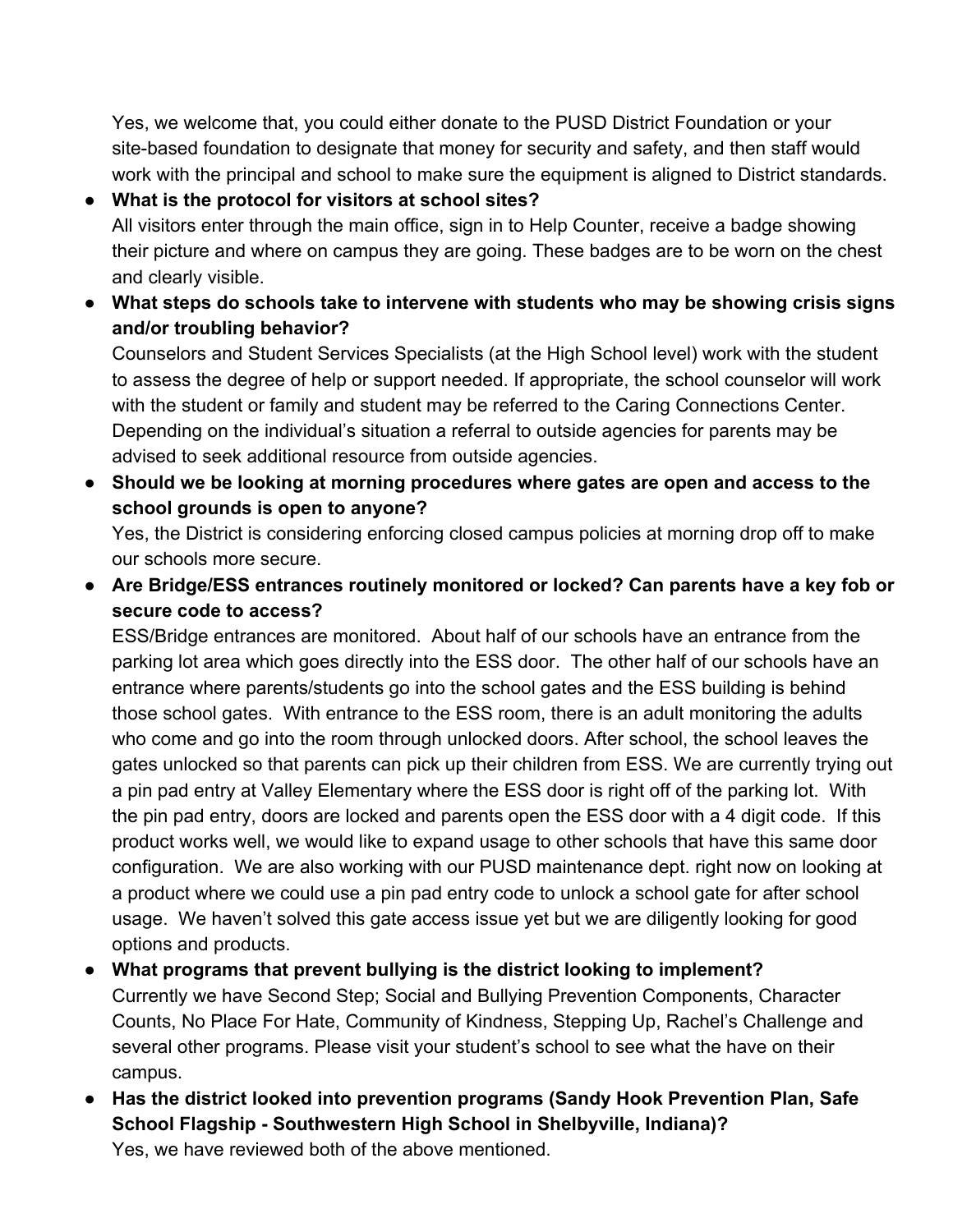## **● What protocols or preventative measures are in place to support students after being suspended or expelled?**

We are required by Ed Code to provide Other Means of Correction prior to and in conjunction with suspensions for most offenses. Common Other Means of Correction include:

- **Restorative Justice Practices**
- **Caring Connection Referrals**
- **Counseling**
- **Student Services Support**

Every expulsion or suspended expulsion also includes a Rehabilitation Plan.

These plans mandate certain interventions depending on the offence. Common Rehabilitation Plan interventions are:

- · Therapy
- **Behavior Classes**
- Caring Connections
- · Drug Tests, Drug Classes
- Interviews with police officers
- **Are all surveillance and or camera systems updated and maintained at all school sites including elementary?**

Providing our schools with state of the art surveillance systems is a top priority for PUSD. We are assessing our current surveillance equipment to determine needs and logistics. The cost to outfit a single school site with a complete surveillance system, including cameras, cabling, servers and accompanying software, averages between \$50,000 and \$70,000. In order to meet these expenses, we are working with the San Diego County Office of Education on potential grants, specifically for replacing and updating school video surveillance systems. At the same time, we are looking for alternate ways and additional grants to secure funding to ensure that we have networked, working surveillance systems. Internally, we are exploring ways to use funding sources to purchase and update surveillance systems.

● **With the support of parents messaging the "see something, say something" motto/message to their students home, can the district reinforce the message to all PUSD staff and students too?**

We have been getting the message out to staff, students, parents and community members, through various methods, Principal's newsletters, PUSD website, on campus posters, and face to face conversations..

**● Are current drill practices coordinated with the local police to prepare for active shooters?**

Yes, Law enforcement works collaboratively with PUSD in updating and refining all emergency protocols.

**● Why are regular active shooter drills with local sheriffs not conducted?** Law enforcement does not want the students to know the tactical procedures they will utilize in the event of a real situation.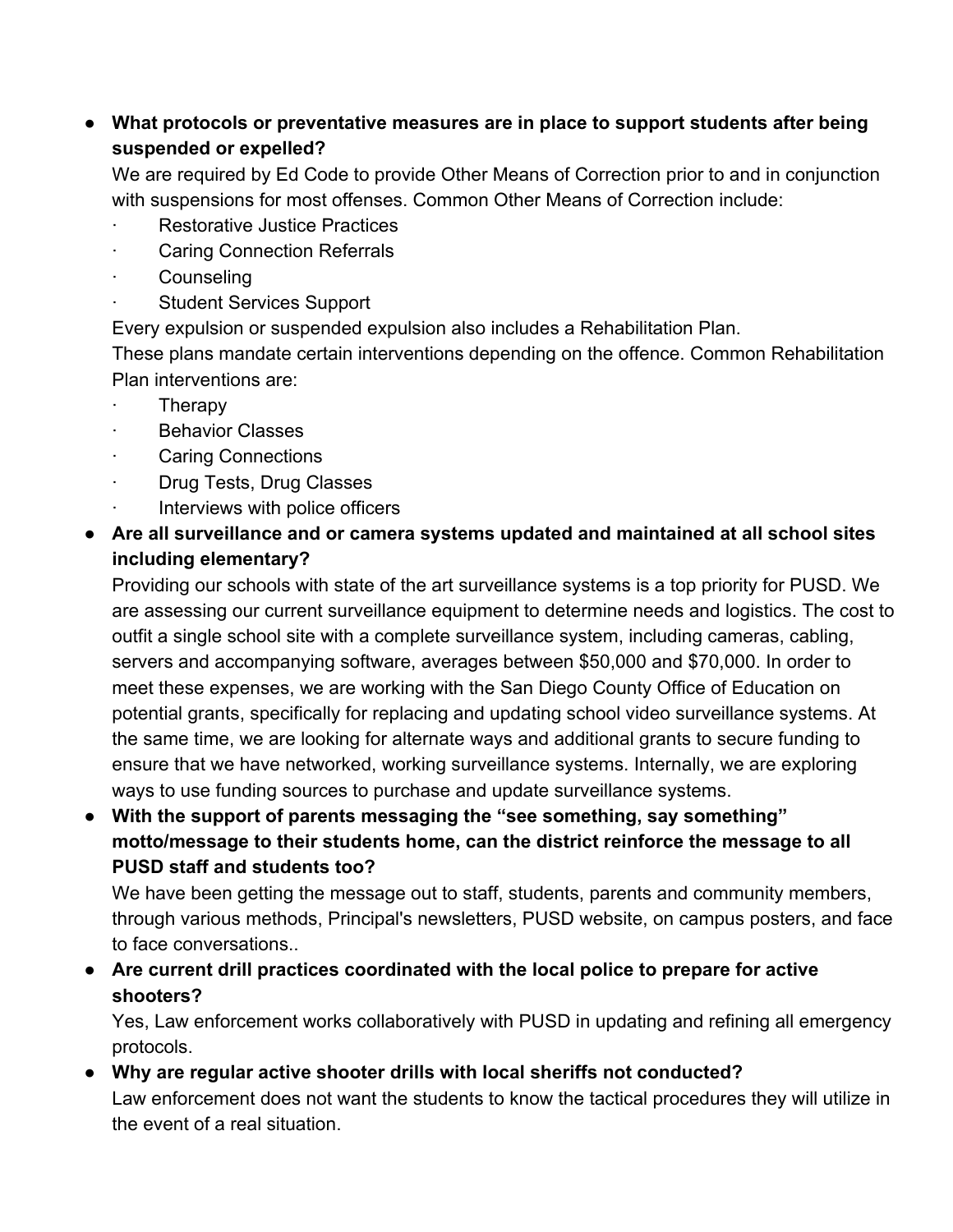**● What supports are in place to ensure staff feel safe and equipped to deal with students who may be at risk?**

PUSD has counselors and student services support staff on campus to assist teachers and professional growth opportunities on this topic are available for staff either at PUSD or San Diego County Office of Education.throughout the year. Additionally, PUSD has Behavioral Specialists available to assist.

**● Has the district considered holding an annual assembly or meeting for the students to attend, mandatory, where law enforcement and perhaps the D.A. comes in and talks about the ramifications of making threats of school violence, bringing weapons on to campus, etc.?**

At each level we look at the optimal way to get an important message out to our students. An all school assembly is not always the best option in reaching our students with an important message. All school lessons that take place is smaller settings where students can ask questions and participate in a discussion around the topic have proven to be more effective. As a district we are discussing how we can do that at each of our levels moving forward.

# **Preparedness**

- **● Are all open access points opened to the public monitored during drop off hours?** Open access points should be monitored by school staff during drop off and pick up hours.
- **● How can teachers protect students and themselves when bullets can go through windows and wall?**

Students are taught to take cover away from the windows and hide out of the site line to prevent them from being hit by glass and or bullets.

**● What is the safety or lockdown plan the district is looking to implement in the case that there is a shooting on a school campus?**

PUSD currently does have a plan in place for active shooter, that is a tactical response and not available for public viewing. However, we are in the process of implementing option based responses into that plan to align with law enforcement responses..

- **Will there be bleeding control training for those staff working on school campuses?** There are currently trainings available at the County office of education for bleeding control. Attendance at this training is up to individual sites.
- **● Can schools encourage meditation?** Stress Management support groups are available through both counseling and student services at the high school level. Some sites are implementing "wellness minutes" during class time.
- **● What types of trainings occur with school staff to ensure they are prepared to handle any active shooter situation?**

Active Shooter Trainings are initially presented to principals and administrative staff at the district level. The trainings for site staff will take place at the site either by trained District staff or law enforcement.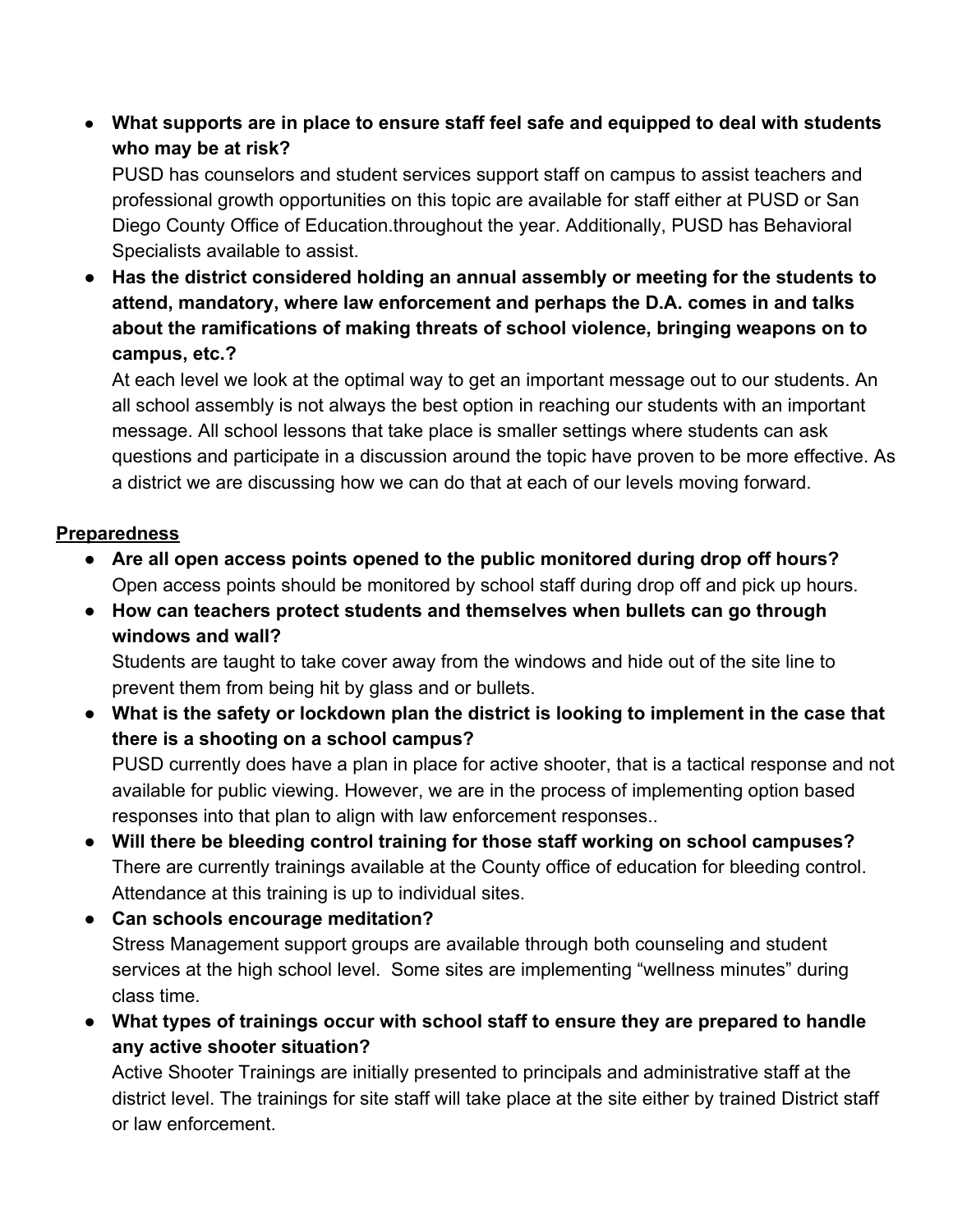**● How can we keep special needs kids safe if some of them have difficulties remaining silent or still during a lockdown?**

The teachers and staff working with students in special education have received the same training as other staff in PUSD. In addition, teachers working with children with special needs are specifically trained to work with students in special education and understand the unique needs to student's sensory, communication, and behavioral needs during stressful situations. Staff are prepared to utilize the supports necessary based on the individual's needs.

- **● How many staff, including those trained to assist students with special needs, are visible and available to students during recess/lunch?** Individual school sites determine staffing, based on the number of students participating in recess and/or lunch, to ensure a safe environment for all children. The students in special education are included in the number; however a student's individual education plan may dictate specific needs, which are then covered at appropriate levels (for multiple situations).
- **● Can there be more education for all parents about students with special needs to increase compassion and empathy?**

This is a great idea and already occurring at many school sites.

- **What steps are taken by the district to ensure staff understanding of procedures?** All Sites have a Tabletop exercises manual of scenarios that are to be used at the sites for training.
- **Can we start implementing the "Know the Signs" Sandy Hook program on school campuses?**

We currently have staff trained on every campus in identification of social emotional issues or behaviors in students needing assistance.

- **● If my kids participate in the national school walkout on March 14, how will this be supported and used as a teaching moment at all levels in the district?** Our goal is to provide a safe, neutral environment that honors student voice and action, as we balance our efforts and responsibilities to uphold district attendance policies, school safety and the First Amendment Rights of our students and staff. Students who want to participate will not be penalized academically for participating, however if a student elects to leave campus and does not return, PUSD Board policies regarding absences and/or truancies will be implemented. We realize that not all of our students want to anticipate and we want to honor their wishes as well.
- **● My daughter's classroom opens up to outside of the school campus, what type of prevention will be put in place to ensure no one can simply enter the room?** PUSD is currently assessing the need for a new facilities audit to identify and correct these kind of issues. In the meantime all doors that open outside of a fence line are to be locked at all times.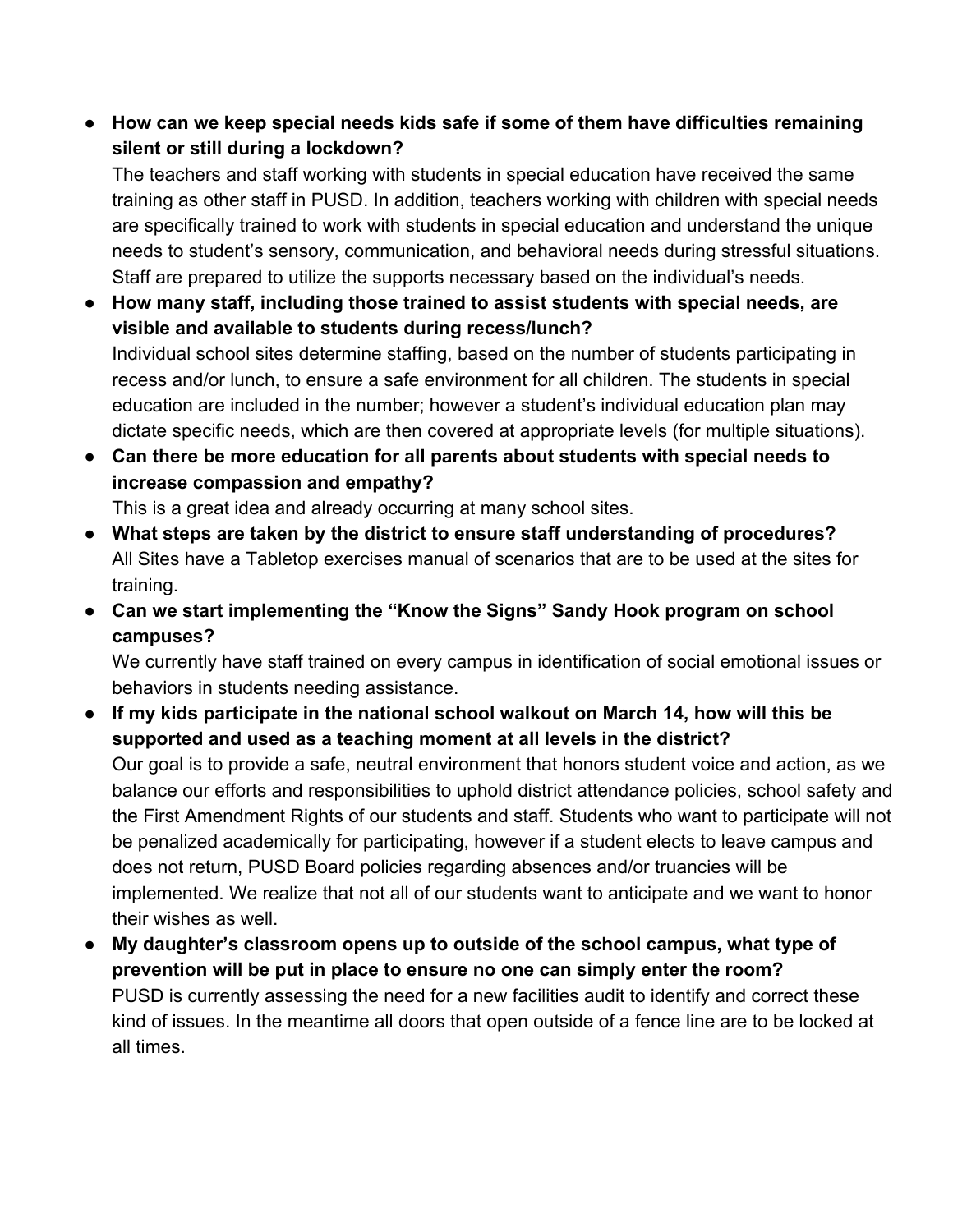#### **Response**

**● How does the district and/or police department determine whether a threat is credible or not credible?**

Through thorough investigation and threat assessments, however, we are unable to share any specific information, at the request of law enforcement.

● **Can we postpone or cancel school until after law enforcement does a full investigation into whether a threat is not credible?**

We cannot cancel school every time we receive a threat, which would only increase the number of threats we receive. The goal for many threats is to disrupt school. If law enforcement were to have concerns a threat is credible, we would respond appropriately. If they deem that the threat is not credible, there is no need to cancel school.

### ● **What if there is an emergency at an athletic event?**

The CIF requires us to have plans in place for emergencies. Many large events also have staff in attendance who are trained in emergencies as well as officers for added security on scene.

- **● To ease fear and anxiety and to combat the spread of false information, can administrators communicate or interface with parent Facebook groups?** School administrators are often too busy handling the safety of staff and students to monitor social media during an incident. We encourage Facebook page administrators to follow official District social media (@PowayUnified) for the latest posts and when in doubt, reach out to the school before posting unconfirmed information.Please help us combat the spread of rumors, think before you post.
- **● How does the media find out about certain events before parents and staff are notified by the school?**

Media are constantly monitoring scanner and law enforcement radio traffic as well as social media. In addition, many media members are parents in our community and receive texts from their neighbors or children, just like you do.

## **● What happens in a lockdown drill?**

- Direct students in from hallway or corridors and into classroom
- Lock all doors
- Close & Lock Windows
- Close Blinds, or Cover Windows
- Turn Off Lights
- Silence all Electronic Devices
- Remain Silent
- Hide away from door and windows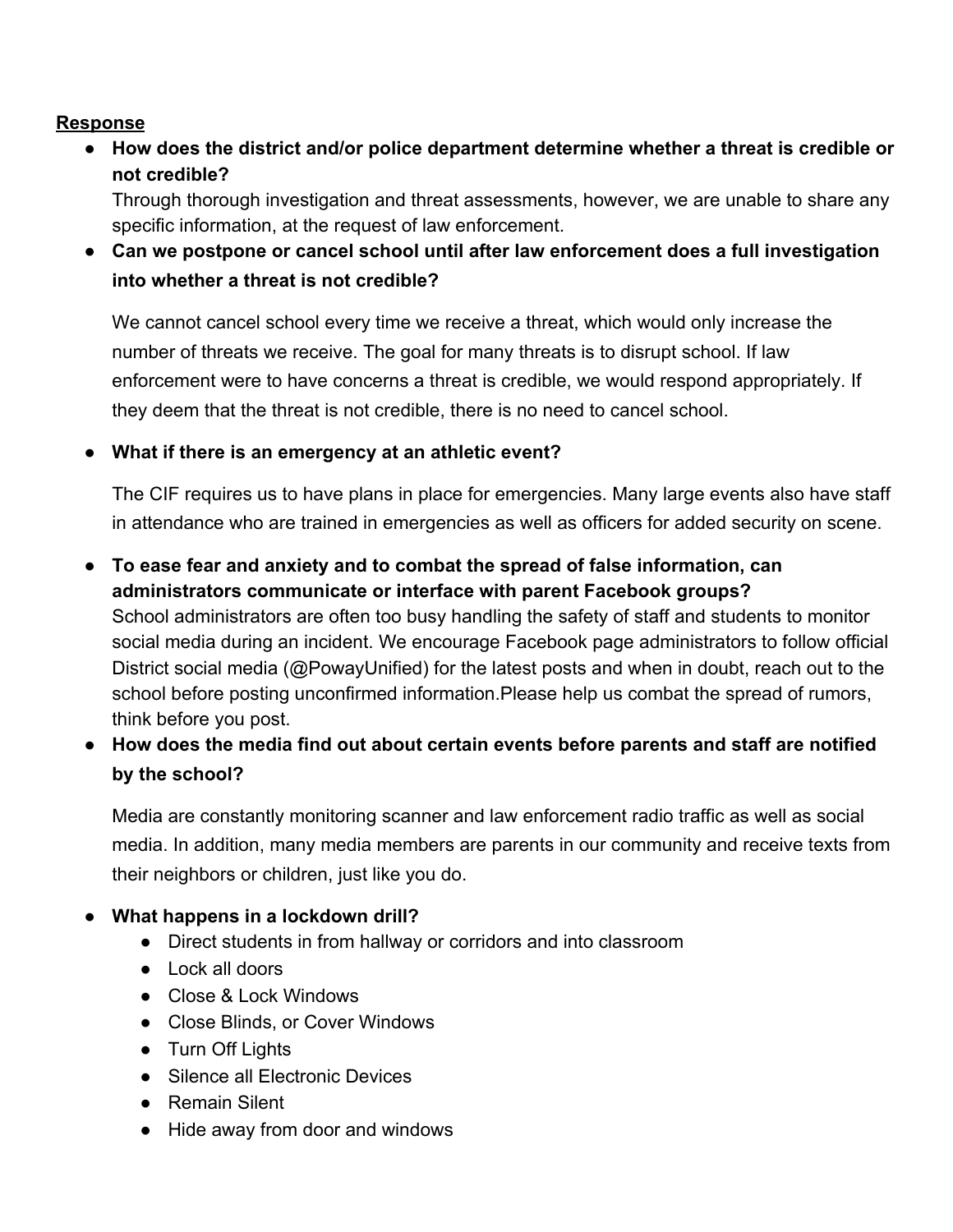- Remain in place until released by School Administration or evacuated by law enforcement
- **● How will lockdown procedures be changed from "staying where you are" to "exiting as quickly as possible"?**

PUSD is currently working on implementing Options Based Responses ("Run, Hide, Fight") to Active Shooters as another option in the event of an incident.

**● How will I be reunited with my child after an emergency?**

The reunification process is part of all School Safety Plans. Please keep in mind, the fluid nature of an emergency situation and the process may have to change. Students may be moved to another school site within PUSD or another location outside of PUSD. Look for the communication from PUSD which will direct you to the site where the reunification process will begin. Parents MUST bring a photo I.D. to pick up their child.

## **Recovery**

**● What emotional support resources are available to staff and students after something happens at a school?**

The Crisis Response Team (CRT) is composed of district personnel and community members trained in the Critical Incident Stress Management (CISM) model of crisis intervention. Every school and several district departments have members on the Team to advise and assist in the aftermath of a critical incident.

- **● How can the district improve better and timely communication to parents?** The safety of the students and staff at a school site will always be a priority. The need to know does not supersede the need for safety. That said, we understand parents desire to receive an official communication from the school or District. We also have an obligation to provide accurate information so as not to spread panic or misinformation. Once it is safe to do so, we will work with law enforcement to confirm information before sending out any official communications.
- **● Can the district implement a text messaging system?** Yes, this is in the works for Fall 2018. Look for a mass notification opt-in form in your registration packet. Please opt in to receive emergency text messages from PUSD.
- **Can the school or District communicate the disciplinary measures taken against students who make threats? Can the District issue an explanation to parents once the investigation is complete?**

We are unable to share specific disciplinary measures that we take with students, due to student confidentiality laws. However, know that there are two different processes when a student makes a threat: criminal through law enforcement and the District Attorney and through the school and School District. Both will ensure the maximum punishment. Once the